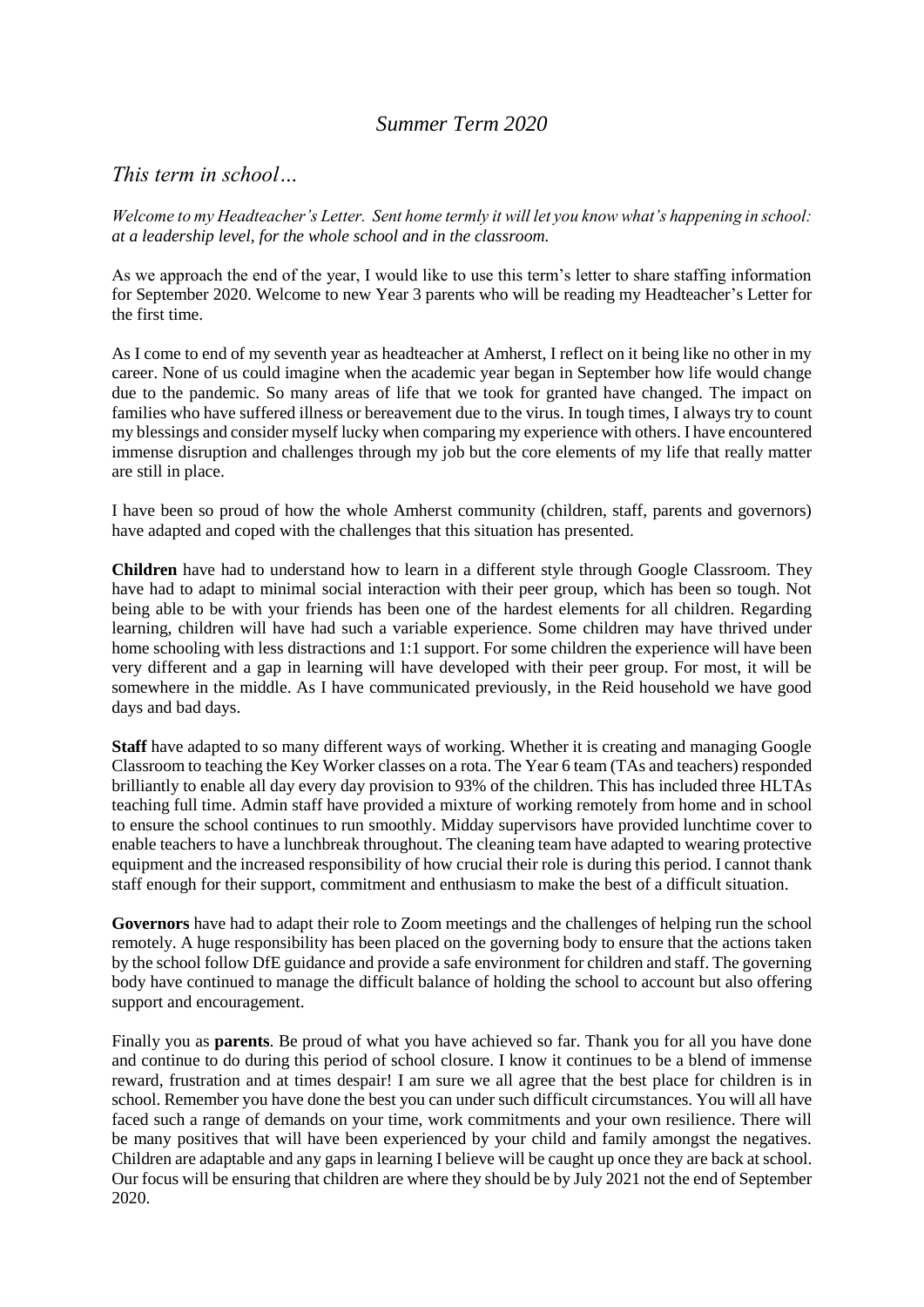As I normally would in this summer tem letter, I would like to share the staffing structure for next year and which teacher will teach your child. I am fortunate to retain the same excellent teaching team.

#### **Staffing structure for 2020/21**

#### **Year 3**

Miss Apps - Year Group Leader – teaching Hedgehog Class Mrs Wheeler – teaching Fox Class Miss Steptowe – teaching Badger Class

## **Year 4**

Mr Clarke - Year Group Leader - teaching 3A Miss Foinette (Mon – Wed) and Mrs Siddorns (Thurs and Fri) – teaching 3S Miss Wonnacott – teaching 3W

#### **Year 5**

Mrs Barratt - Year Group Leader – teaching 4SF Miss Jones (Assistant Headteacher) – teaching 4C Miss Holland – teaching 4W

### **Year 6**

Miss Parish - Year Group Leader – teaching 5B Mr Barratt – teaching 5J Mrs Davies – teaching 5H

Paired teaching or catch up programmes will be provided by Mrs Carver (Mon – Wed) and Miss Huntley (Thurs – Fri). PPA cover will also be provided across the school by Mrs Wisdom (two days), Mrs Fox (two days) and Mrs Rawlins (one day). Mrs Lester will provide PPA and Assistant Headteacher release time for 5J one day a week.

At Amherst, we are well placed to run catch programmes from September for all, not just disadvantaged and vulnerable children. For many years we have utilised the paired teaching model. Paired teaching provides two teachers supporting a class to enable the teacher to lead or the paired teacher to lead. This provides 1:1 or group support by their own class teacher or the paired teacher.

For the last seven years we have provided 1:1 tuition to all our Pupil Premium children. It is no coincidence that the models the DfE and Education Endowment Trust are recommending are ones in place already at Amherst. Our approach has always been to ensure strategies deployed are research based.

Current indicators are that all children will be returning to school in September, which is excellent news. We are still waiting for further information from the DfE regarding the restrictions and protective measures that will need to be in place. Once we have these we will need time to think, plan and then communicate with you.

I hope the restrictions are minimal and that we have all children in, all day, every day. We are preparing a contingency plan if that is not the case to maximise every child being in school every day even if it is not for the full day.

We are entering a confusing time for parents, staff and children where the easing of restrictions at the beginning of July in wider society, may feel contradictory compared to the restrictions schools are operating under. This whole process has been full of contradictions! Quite rightly, the focus has shifted to September but we still have the last three weeks of term to experience at home and school.